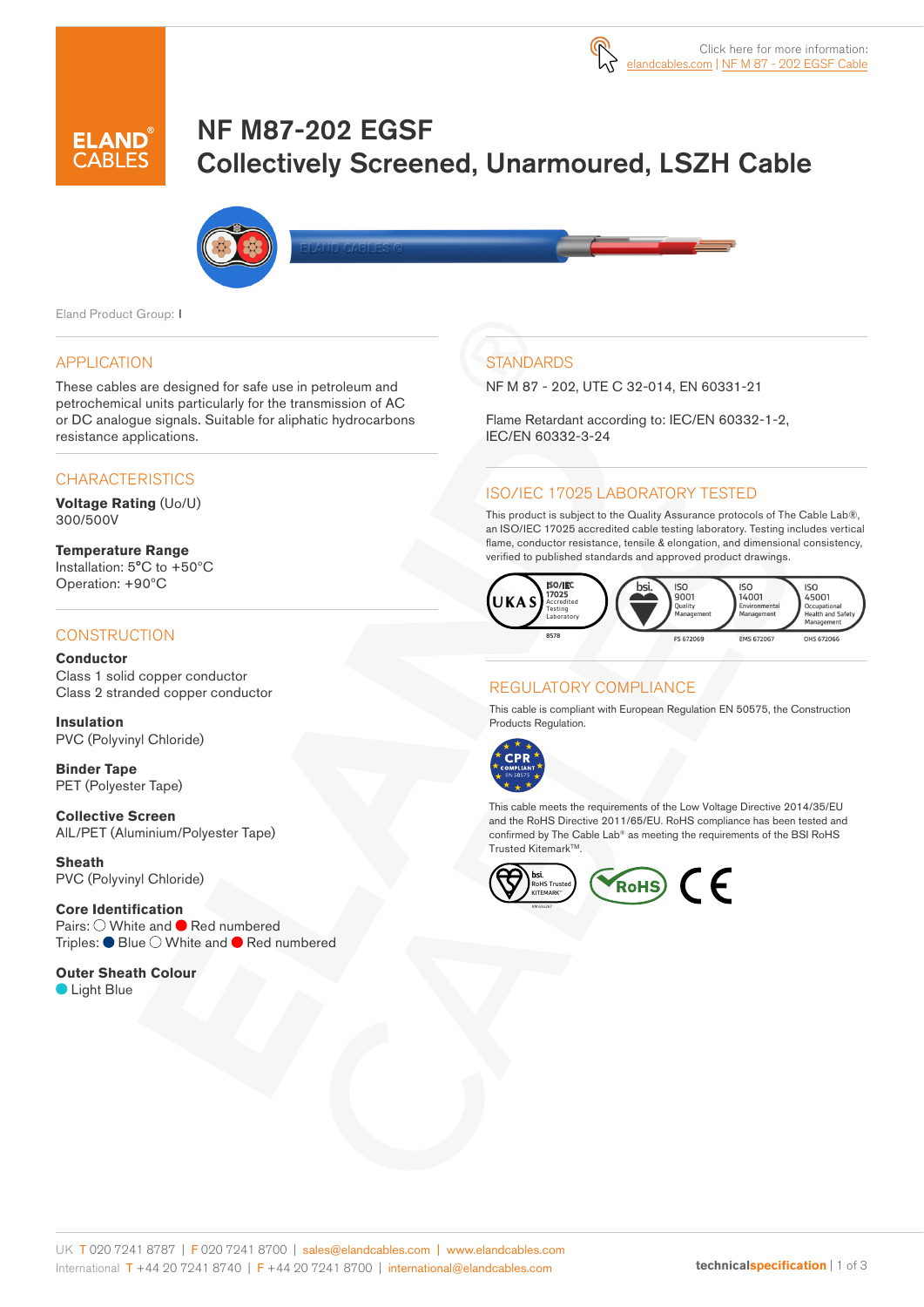## DIMENSIONS

| ELAND PART NO.     | NO. OF<br>PAIRS/TRIPLE | NOMINAL CROSS SECTIONAL AREA<br>mm <sup>2</sup> | NOMINAL OVERALL DIAMETER<br>mm |
|--------------------|------------------------|-------------------------------------------------|--------------------------------|
| IEGSF010005        | 1P                     | 0.5                                             | 4.7                            |
| IEGSF010088        | 1P                     | 0.88                                            | 6                              |
| <b>IEGSF01015</b>  | 1P                     | 1.5                                             | 6.9                            |
| IEGSF01T0005       | 1T                     | 0.5                                             | 5                              |
| IEGSF01T0088       | $1\top$                | 0.88                                            | 6.4                            |
| IEGSF01T015        | $1\top$                | 1.5                                             | 7.4                            |
| IEGSF020005        | 2P(Q)                  | 0.5                                             | 5.4                            |
| IEGSF020088        | 2P(Q)                  | 0.88                                            | 6.9                            |
| IEGSF02015         | 2P(Q)                  | 1.5                                             | 8                              |
| IEGSF02T0005       | 2T                     | 0.5                                             | 8.2                            |
| IEGSF02T0088       | 2T                     | 0.88                                            | 11                             |
| IEGSF02T015        | 2T                     | 1.5                                             | 13                             |
| IEGSF030005        | 3P                     | 0.5                                             | 8.2                            |
| <b>IEGSF030088</b> | 3P                     | 0.88                                            | 11                             |
| IEGSF03015         | 3P                     | 1.5                                             | 12.9                           |
| IEGSF03T0005       | 3T                     | 0.5                                             | 8.7                            |
| IEGSF03T0088       | 3T                     | 0.88                                            | 11.7                           |
| IEGSF03T015        | 3T                     | 1.5                                             | 14.2                           |
| IEGSF070005        | 7P                     | 0.5                                             | 10.7                           |
| IEGSF070088        | 7P                     | 0.88                                            | 15                             |
| IEGSF07015         | 7P                     | 1.5                                             | 17.7                           |
| IEGSF07T0005       | 7T                     | 0.5                                             | 11.4                           |
| IEGSF07T0088       | 7T                     | 0.88                                            | 16                             |
| IEGSF07T015        | 7T                     | 1.5                                             | 19.4                           |
| IEGSF120005        | <b>12P</b>             | 0.5                                             | 14.6                           |
| IEGSF120088        | <b>12P</b>             | 0.88                                            | 20.4                           |
| <b>IEGSF12015</b>  | 12P                    | 1.5                                             | 24.6                           |
| IEGSF12T0005       | 12T                    | 0.5                                             | 15.6                           |
| IEGSF12T0088       | 12T                    | 0.88                                            | 21.8                           |
| IEGSF12T015        | 12T                    | 1.5                                             | 26.9                           |
| IEGSF190005        | <b>19P</b>             | 0.5                                             | 17.1                           |
| IEGSF190088        | 19P                    | 0.88                                            | 24.4                           |
| <b>IEGSF19015</b>  | <b>19P</b>             | 1.5                                             | 28.9                           |
| IEGSF19T0005       | <b>19T</b>             | 0.5                                             | 18.7                           |
| IEGSF19T0088       | <b>19T</b>             | 0.88                                            | 26.1                           |
| IEGSF19T015        | <b>19T</b>             | 1.5                                             | 31                             |
| IEGSF270005        | 27P                    | 0.5                                             | 21                             |
| IEGSF270088        | 27P                    | 0.88                                            | 29.4                           |
| IEGSF27015         | 27P                    | 1.5                                             | 35                             |
| IEGSF27T0005       | 27T                    | 0.5                                             | 22.9                           |
| IEGSF27T0088       | 27T                    | 0.88                                            | 31.5                           |
| IEGSF27T015        | 27T                    | 1.5                                             | 37.5                           |

P = Pairs

 $Q = Quad$ 

 $T =$ Triple